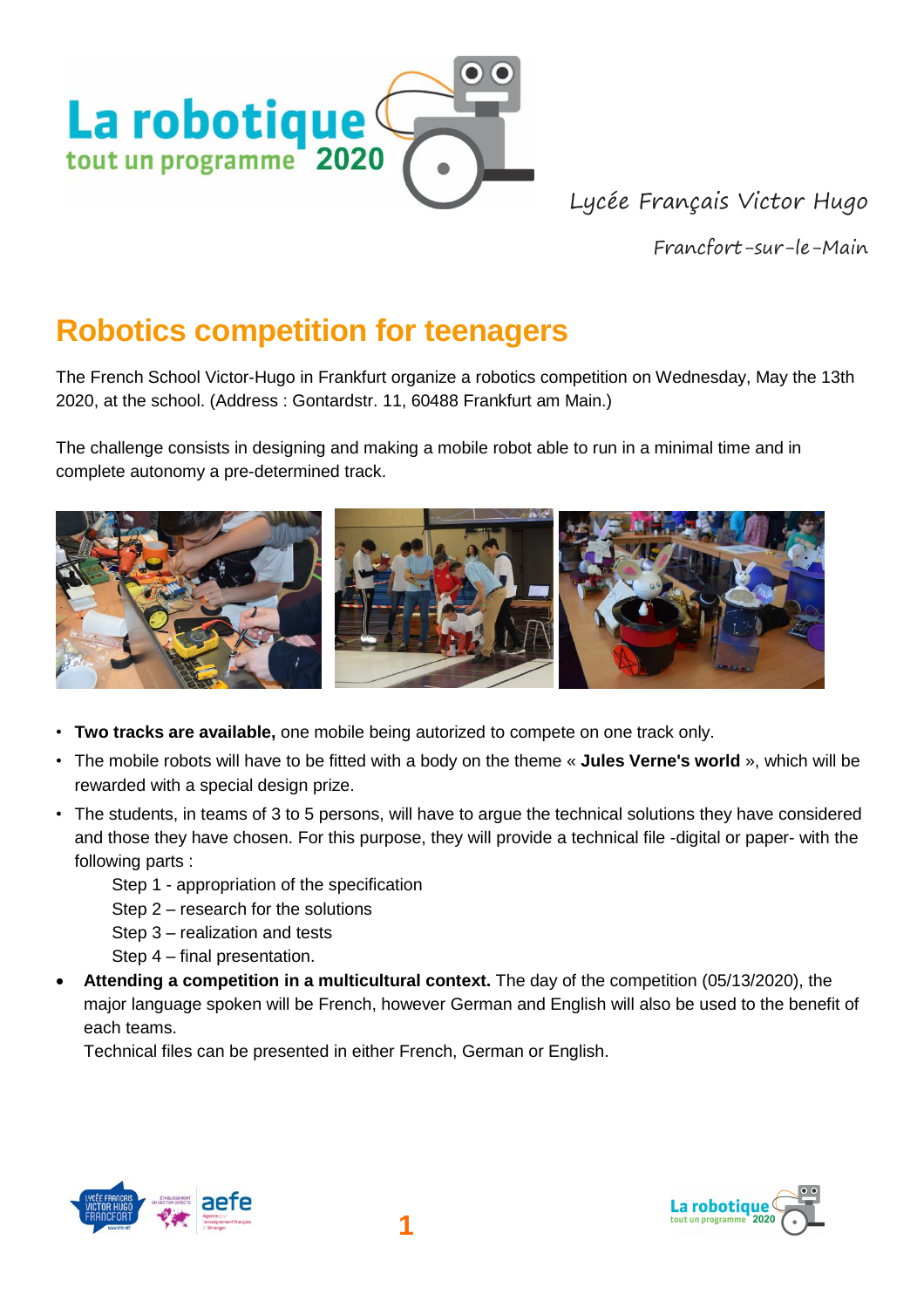# **Calendar**

The first year of the competition, 150 students have taken part and last year we had 300. As we have a limited accommodation capacity and we wish for a maximum of schools to participate, we decided this year to use a pre-registration system.

### **From October, 7 th 2019**

#### **Application files :**

- Either on the French school website [www.lfvh.net.](http://www.lfvh.net/)
- Or by email with the last page of this document (see below) completed : [christophe.bouvet@lfvh.net](mailto:christophe.bouvet@lfvh.net)

### **From December, 2n<sup>d</sup> 2019**

**Applications approval.** We commit to welcome all the schools who have been pre-registered. Depending on the number of competitiors, we will perhaps have to limit the number of people from each schools but i twill only be after debate with those schools. We will be able to host the students in the French school families depending on their capacities.

For any questions, contact Christophe Bouvet : [christophe.bouvet@lfvh.net](mailto:christophe.bouvet@lfvh.net)

### **May, 13th 2020**

Day of the competition

# **Rules of the challenges**

# **Article 1. Technical constraints.**

The project has to answer the following constraints :

- Maximal dimensions of the mobile are noted on each challenge and have to be respected (cf. article 2).
- The mobile has to be fitted with :
	- a body on the theme « **Jules Verne's world** »,
	- a system of switch-on and off.
- The mobile has to move autonomously without any remote controller.
- The combustion engines are forbidden.
- The mobile must keep a direct contact with the ground. (no flying / hoovering / jumping, etc)
- Models from shops and modular elements (Lego, Fischer Technik, etc.) are accepted but we recommend to join this adventure with your own unique and original creation.

# **Article 2. Challenges**

*Reminder : Mobiles will be registered to only one of the following challenges. Theme for the body is « Jules Verne's world ».*



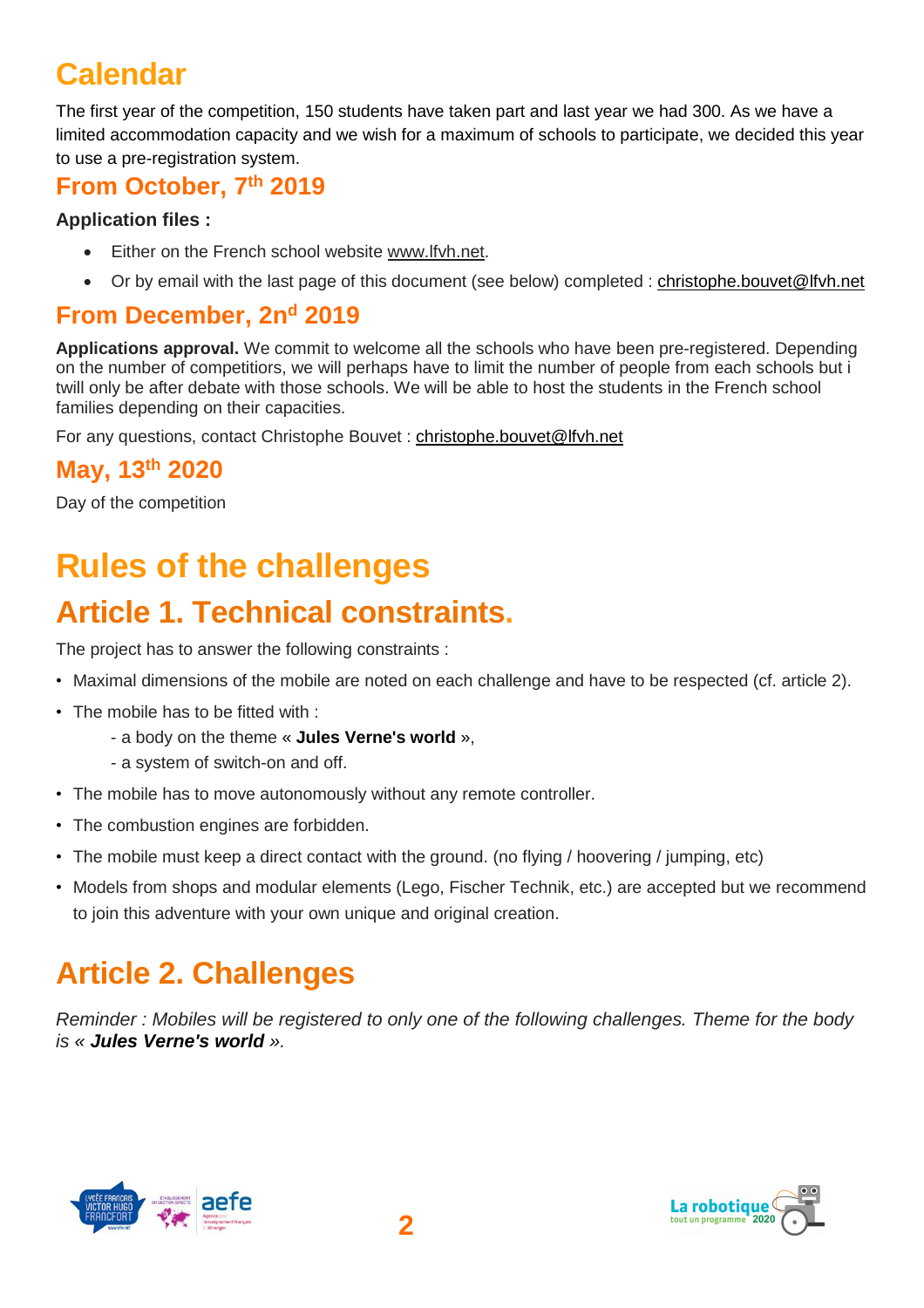### **Challenge 1 : Line tracker**

This challenge consists in achieving a path materialized by a black line on a white font. A bascule bridge/ a scale must be crossed with an inclination of 13.5 degrees *(see plan below)*. The maximal dimensions for the board are 3 meters on 3 (a square).

The line is continue, large of 5 cm, and the radii of curvature have a minimum of 10 cm. The line is present at the start of the board. The end line is materialized with a 5 cm large black band, perpendicular

**Maximum size of the mobile** Weidht : 25 cm maximum Lenght : 25 cm maximum Height : 40 cm maximum

to the course line. During the challenge, the mobile is allowed to deviate from the black line if it then returns to it. The mobile has to completely cross the end line and stop in the following 30 cm. At that point there is no more a course line.

The path board change between the timing phase and the elimination games phase.



### **Path board during the timing phase**

*View from above challenge 1 – timing phase*



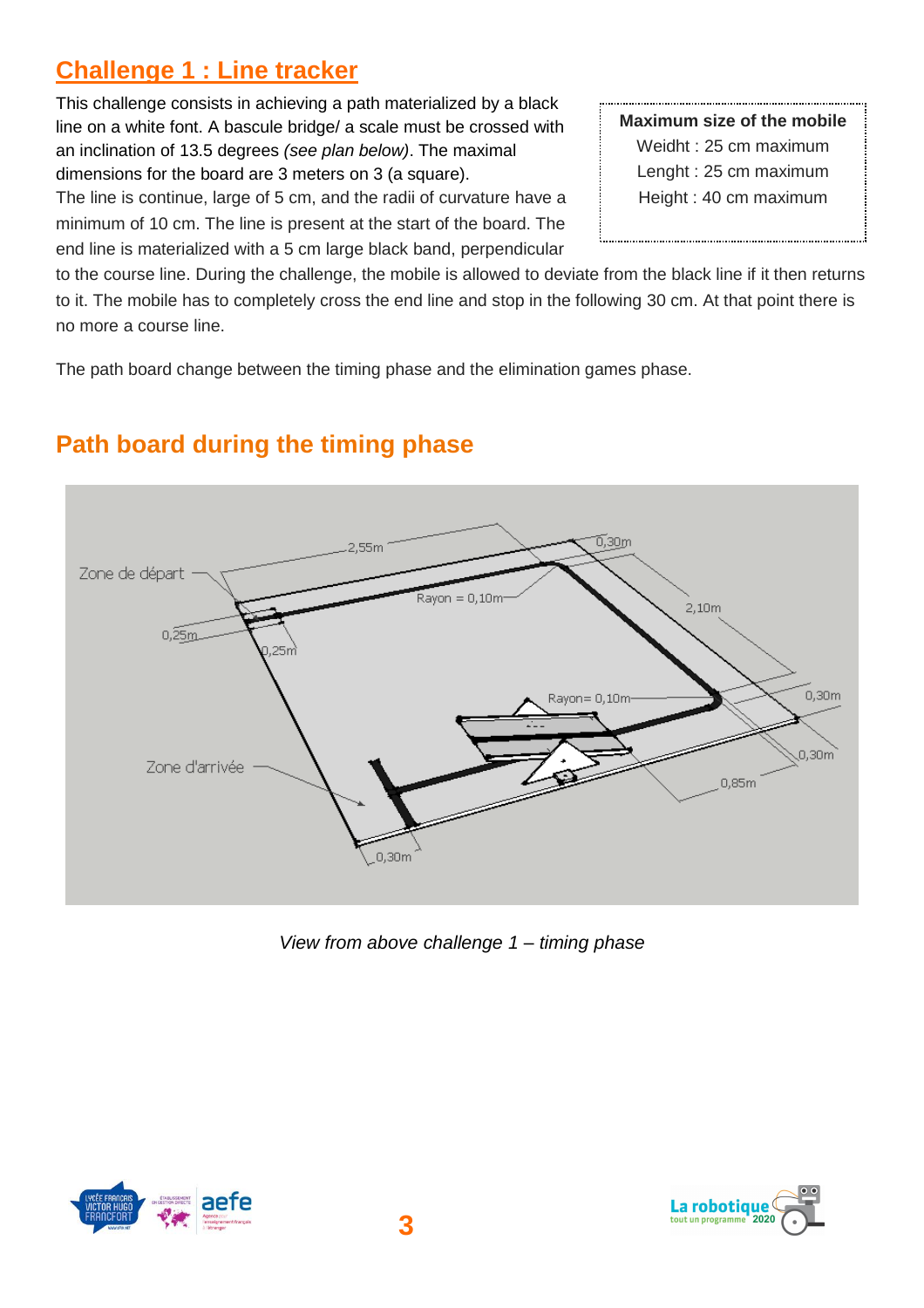

*Back view of the bascule bridge*



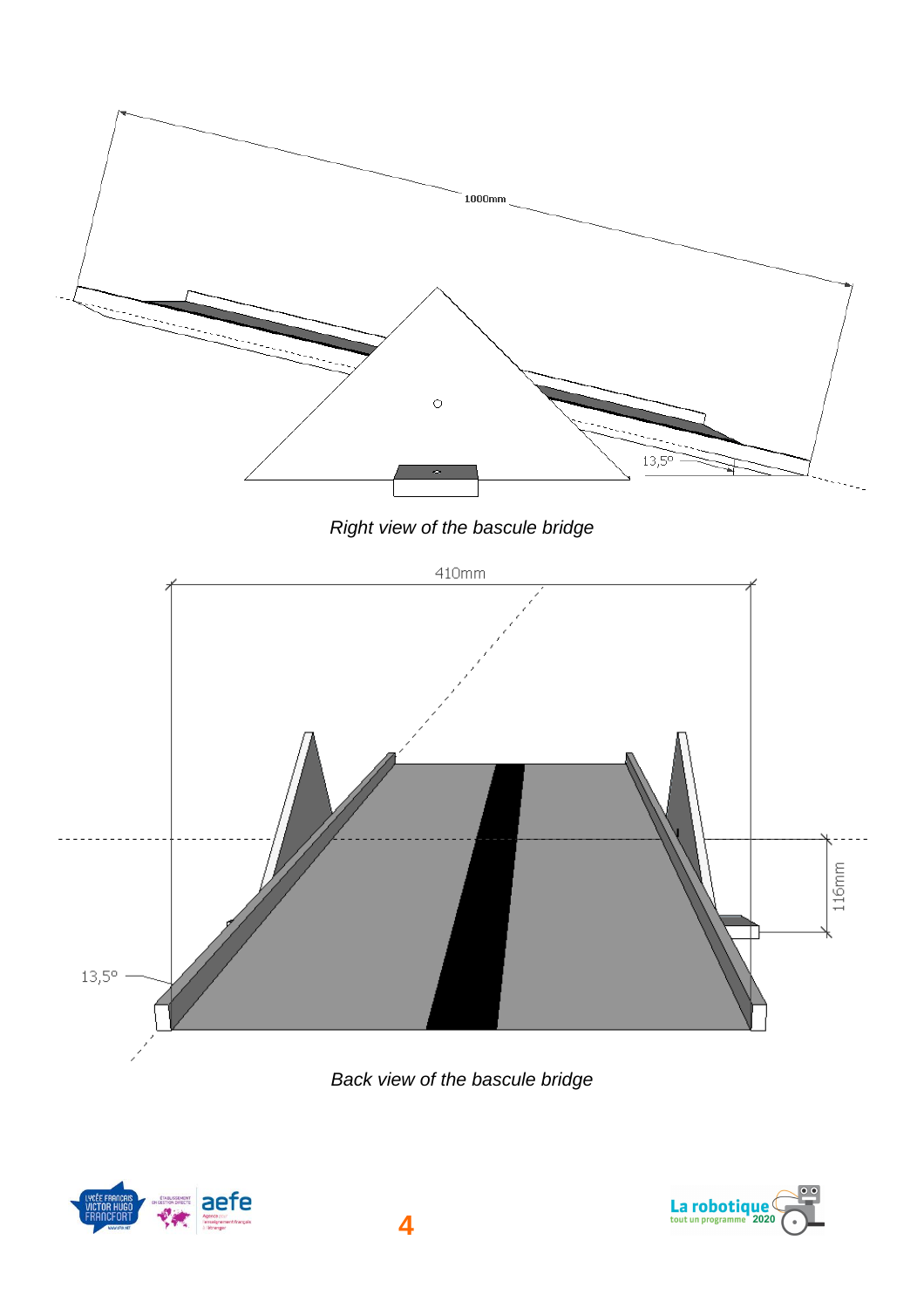### **Path board for the games phase**



*Perspective view of challenge 1 - games phase*

### **Challenge 2 : Flat racing**

The challenge consists in running a minimum of 4,5 meters and a maximum of 5 meters on a flat board, and in a direct line.

No tracks are materialized.

The mobile is placed on the start zone, and at the start signal, it

surges forward. It has to stop in the zone of the last 50 cm after opening the two doors materializing the end line. The doors are fixed on hinges and above the ground from 1cm.

The timing counted is the one between the start and the immobilization of the mobile. The board size is 1 meter large.



**Maximum size for the mobile** Width : 20 cm maximum Length : 20 cm maximum Height : 30 cm maximum

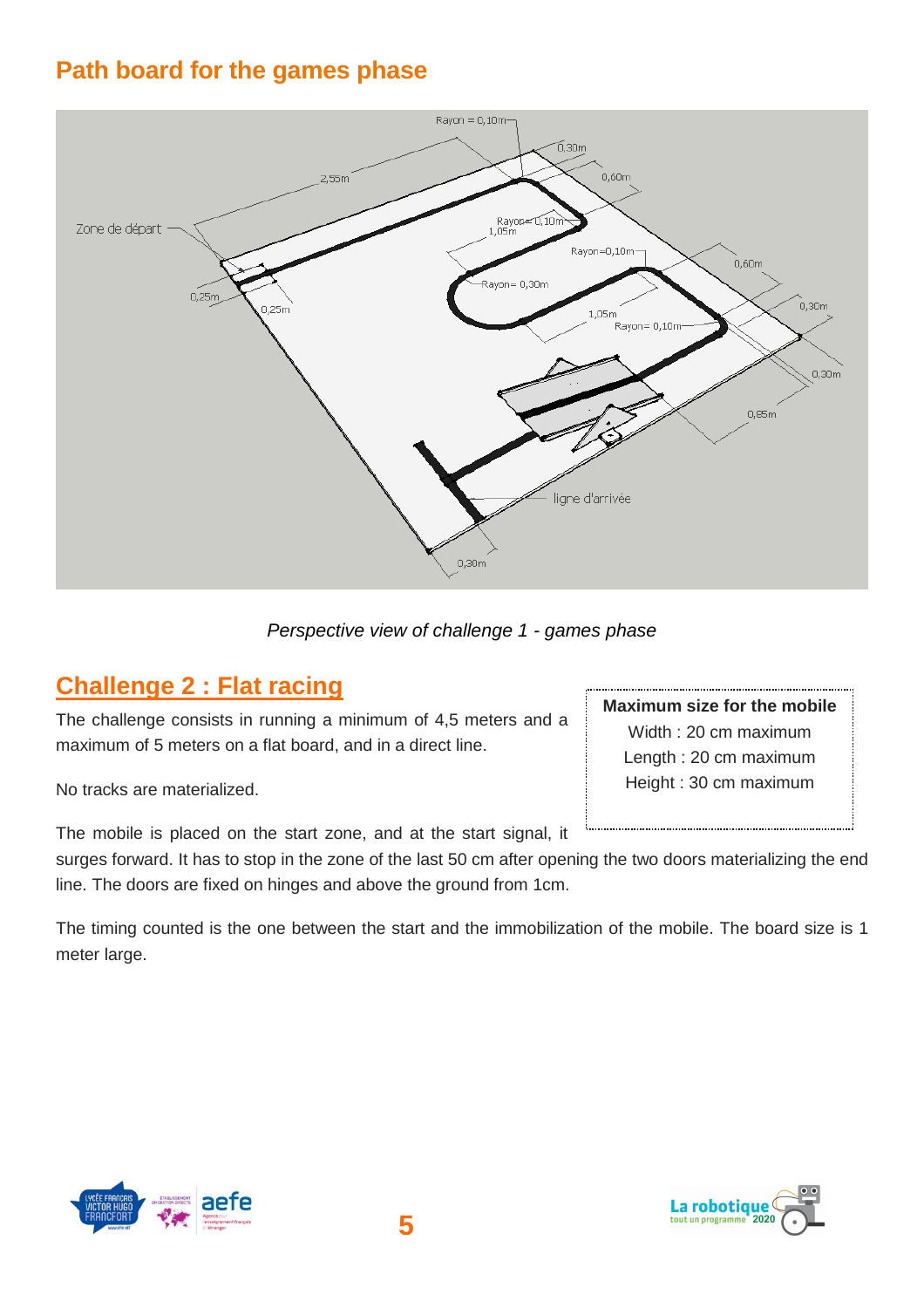

*Perspective view - challenge 2*

# **Article 3. Conduct of the competition**

The competition will be held in 3 phases :

#### **1. Accreditation phase**

Verification of the size of the mobile and of the presence of the mandatory equipments. Submission of the technical files.

#### **2. Timing phase**

The teams will be allowed 5 timed trials. The mobile succeeding at least once will be selected and ranked. Only the best time of each mobile will be selected.

#### **3. Elimination games phase.**

## **Article 4. Organization**

- Each team will have to be present at their alloted schedule time, as indicated by the jury.
- A digital or paper file will have to be produced at the start of the accreditation phase. In this file, we will have to find the different phases of conception and realization of the mobile, with the technical solutions researched and adopted.
- The technical files will be read by the jury and complementary informations may be asked to each team if the jury deemed it necessary. In the event of absence of the technical file, the mobile will be given a penalty.
- Only 2 participants will be accepted on the tracks.
- The whole team will be penalized in the eventuality of the mobile going out of the board.
- The mobile will be set at the starting point and could not be pushed to start.





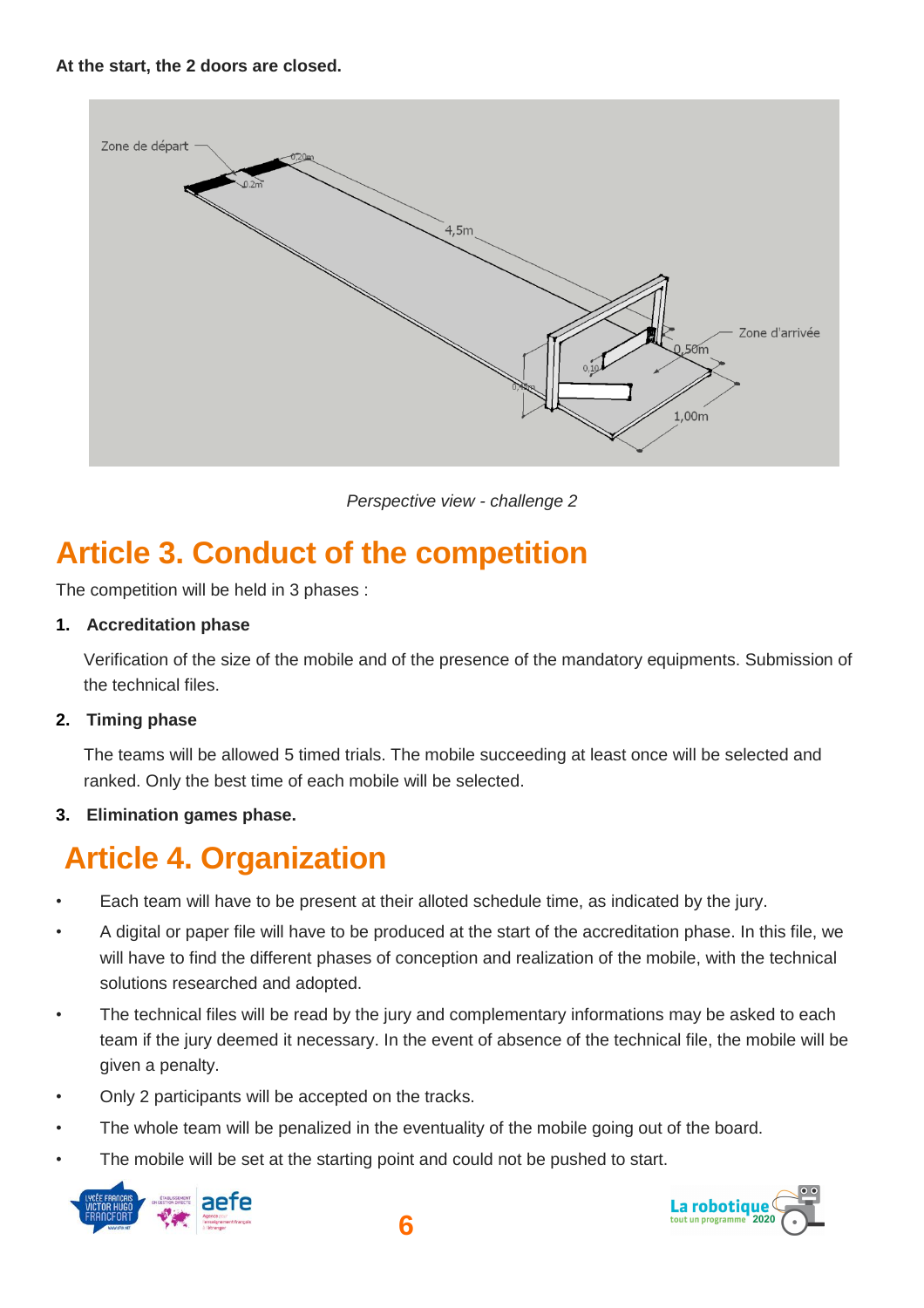- The jury's decisions can't be objected under penalty of forfait.
- The organisation team reserve the right to to modify the rules depending on the requirements for a successful conduct of the competition.

# **Article. 5 Prizes**

A podium will be provided for each track and a special « design » prize will be awarded.

## **More informations on the project**

#### **On the school website Lycée Français Victor-Hugo**

<https://www.lfvh.net/blog/la-robotique-au-lfvh/>

#### **On the website AEFE**

[https://www.aefe.fr/vie-du-reseau/toute-lactualite/la-robotique-tout-un-programme-concours](https://www.aefe.fr/vie-du-reseau/toute-lactualite/la-robotique-tout-un-programme-concours-propose-par-le-lycee-francais-victor-hugo-de-francfort)[propose-par-le-lycee-francais-victor-hugo-de-francfort](https://www.aefe.fr/vie-du-reseau/toute-lactualite/la-robotique-tout-un-programme-concours-propose-par-le-lycee-francais-victor-hugo-de-francfort)

#### **Follow us on Facebook**

<https://www.facebook.com/LaRobotiqueToutUnProgramme/>

## **2019 Competition in the news**

Lepetitjournal.com <https://lepetitjournal.com/francfort/des-robots-magiciens-au-lycee-francais-258085>



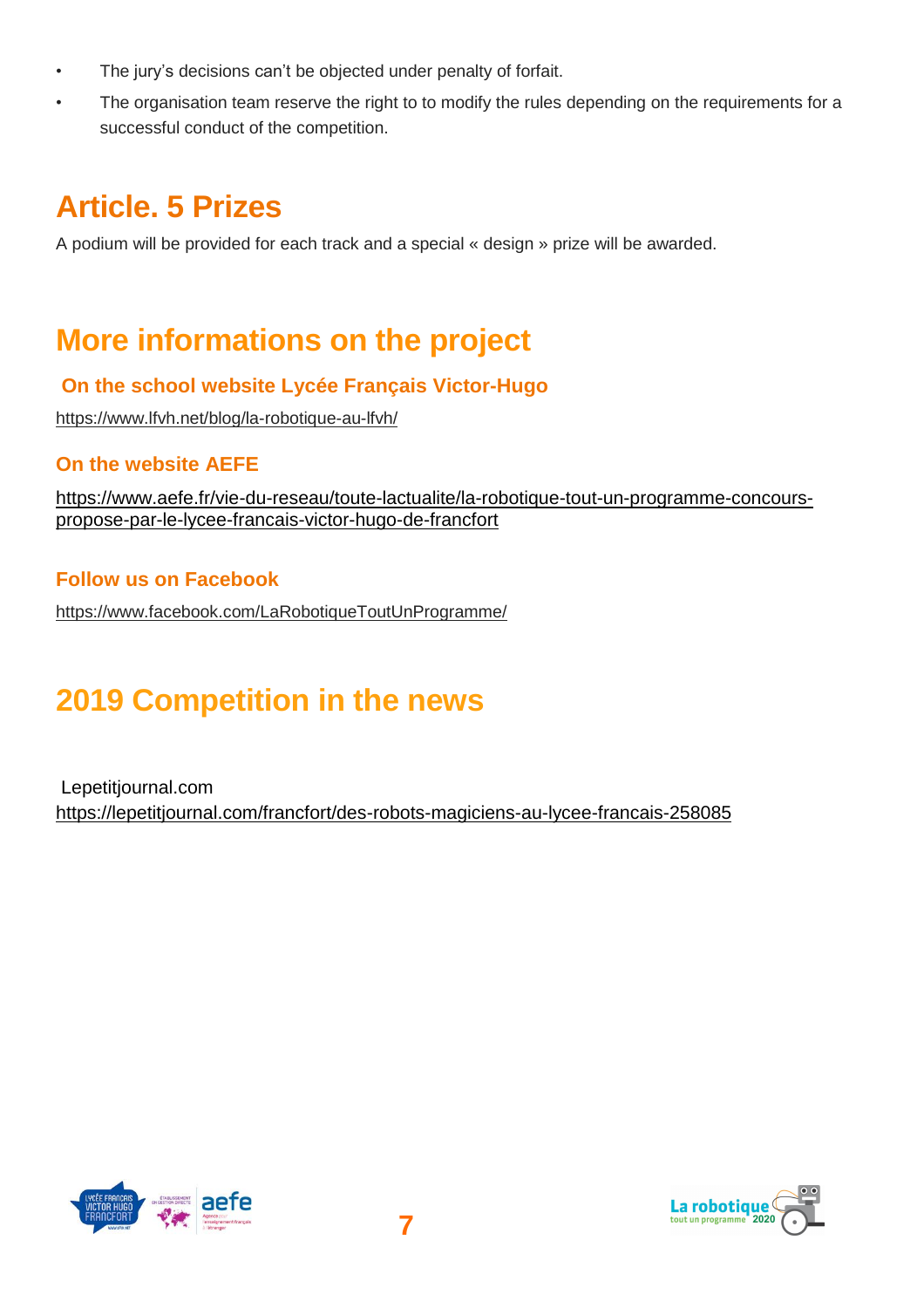Frankfurter Allgemeine Zeitung

DIENSTAG, 28.05.2019 F.A.Z. - FRANKFURT

### **Die Magie rasender Hasen**

Immer schön auf Linie bleiben: Beim Roboter-Wettbewerb im Lycée Victor Hugo ist autonomes Fahren gefragt

Jetzt ist es schon eine Serie, eine Erfolgsserie, darf man wohl sagen. Zum dritten Mal hat das französische Lycée Victor Hugo seinen Roboter-Wettbewerb ausgetragen, und wenn das so weitergeht, wird die Turnhalle in Rödelheim bald zu klein. Am Donnerstag drängelten sich 300Teilnehmer aus zehn Schulen auf und neben dem Parcours, dazu unzählige Zuschauer. 90 von fern angereiste Schüler wurden bei Gasteltern untergebracht, der Wettbewerb ist also auch ein Akt der Hilfsbereitschaft und internationalen Verständigung. Die Schüler der Frankfurt International School aus Oberursel hatten die kürzeste Anreise, sie trafen auf Mitbewerber aus München, Berlin, Prag, Kiew, Tunis und natürlich Frankreich, die den Aufenthalt auch gleich noch zum Sightseeing in Frankfurt nutzten.

Wirtschaft und Technik sind nicht gerade Fächer, die an Gymnasien oben auf dem Lehrplan stehen, obgleich sie im späteren Berufsleben für viele eine zentrale Rolle spielen. Christophe Bouvet unterrichtet am französischen Lycée Victor Hugo Technologie und hat vor drei Jahren beschlossen, mit "La Robotique" neue Türen zu öffnen. Am ersten Durchgang nahmen 120 Schüler teil, am zweiten und auch an jenem in diesem Jahr 300. Für die Gymnasiasten im Alter von zwölf bis 15Jahren geht es darum, Roboter zu entwickeln und zu bauen, die in kürzester Zeit selbständig einen vorgeschriebenen Parcours abfahren. Sie müssen mit einem Gehäuse ausgestattet sein, dessen Gestaltung einem Motto folgt, in diesem Jahr "Aus dem Hut gezauberte Magie", weshalb einige Roboter ein wenig hasenfüßig daherkamen. Für die beste Darbietung wird ein gesonderter Designpreis vergeben. Die Jungen und Mädchen treten in Teams zu dritt oder fünft an. Ihre Roboter dürfen höchstens 100Euro kosten, sie müssen sie selbst zusammengesetzt haben, Bausätze von Kosmos, Lego oder Fischertechnik sind verboten, werden freilich hinterher von den jungen Technikern als Preis gern genommen. Lötkolben, Schraubendreher und Isolierband gehören also ebenso zum Handwerkszeug wie Licht- oder Infrarotsensoren, mit denen die auf dem Boden verklebten Führungslinien abgetastet werden. Die Roboter müssen autonom ohne Fernbedienung fahren, vielleicht kann die Autoindustrie da noch etwas lernen. Obgleich mancher Versuch schiefgeht: Unvermittelt in der Kurve geradeaus fahrende Hasen auf zwei Rädern gehören ebenso zum Wettbewerb wie über das Ziel hinausschießende, was das Ende aller Träume bedeutet.

Das Siegerpodest gehörte diesmal komplett den Heim-Teams. Erster, zweiter und dritter Platz gingen an das Lycée Victor Hugo. Am schnellsten und zuverlässigsten war der Roboter "MA-J" der Klasse 3ème 2 mit Coline Favennec, Constance Seewald, Gabriel Douin und Frédéric Crainic. Den Designpreis holte "Le Grimoire" der Klasse 4ème 2 mit Ophélie Massiani, Yanna Wollaeger, Christian Reisner-Senelar und Adrian Seip.